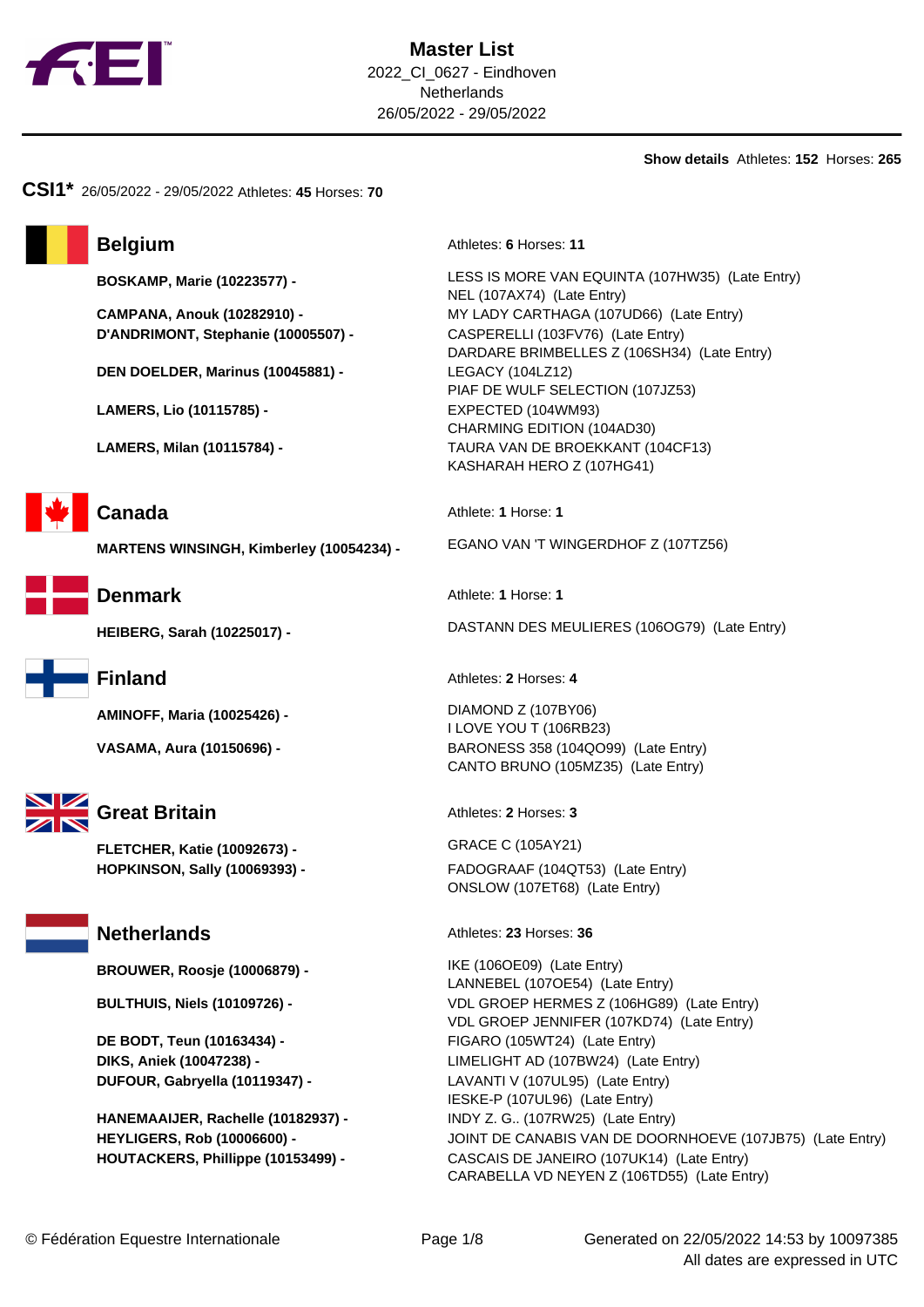

**VAN BERLO, Kessy (10092100) -** ERMA (105AQ33) (Late Entry)

**VAN DE POL, Bert Jan (10000852) -** INOI (107CO34) (Late Entry)

**VAN DER VOORT, Chenna (10261993) -** IRANGA V (107NI53) (Late Entry) **VAN DOOREN, Harry (10056873) - <br>ZYRENE PROOSTHOF Z (107TV57) (Late Entry) VAN GRUNSVEN, Yannick Janssen (10155322) -** ELOMA'S BLUE SFN (104UV18) (Late Entry)

**VAN SANTVOORT, Yoni (10212693) -** BULAVSCO (103UV42) (Late Entry)

**VERCOULEN, Mandy (10191250) -** JE T'ADORE FORTUNA (107BI33) (Late Entry)



**RANEBO, Alma (10084901) -** VISION LJ (106NU82)



**AKOZBEK, Asli (10126179) -** KASSIDY O (107CO16) **OSKAY, Can (10112554) -** LEXI (107GF97) (Late Entry)



### **United States of America** Athletes: 5 Horses: 8

**JOHNSON, Paulena (10059030) -** O-KANNAROCK (106TD53)

**KHOSLA, Vani (10068127) -** BILLY MEXICO (103DA71) **MOYNIHAN, Gigi (10168199) -** ERLE (105OC99) (Late Entry)

**RAA COCKCROFT, Tiare Marin (10162928) -** ANKE 111 Z (106UE72) (Late Entry) **WEIL, Carter (10253099) -** KASHMIRY (105KZ28) (Late Entry)

**KUIJPERS, Jersey (10155321) -** JK HORSETRUCKS HOPEFULL (103XX20) (Late Entry) COMME UNE FLEUR (106UY11) (Late Entry) **LEBENS, Lindsey (10142413) -** DIAMANTINA D (105OW22) (Late Entry) Q-ELVIS PRESLEY HH (107DF30) (Late Entry) LEEMANS, Siebe (10176790) - **KARAMELLA (107TB79)** (Late Entry) PLOPSA BLUE Z (107OV31) (Late Entry) **MELIS, Daniel (10119179) -** BEAUTYSTAR Z (107MG25) (Late Entry) **SCHUTTERT, Jan (10141089) -** HIGH ENERGIE VK Z (107NO54) (Late Entry) **SLAATS, Ralph (10097284) -** IL DIVO SW (105YJ27) (Late Entry) CIRONDINE Z (107MV96) (Late Entry) **SPREUWENBERG, Rens (10034261) -** HUPEN'S CHIN CHAMP (107CF65) (Late Entry) CHLOE Z (105PX45) (Late Entry) FOSTARA (105WF65) (Late Entry) LOOYMAN Z (105GI45) (Late Entry) **VAN DER LEEGTE, Tara (10174338) -** VDL GROEP INA-ZELDENRUST (107ND07) (Late Entry) JAMBO (106ZL53) (Late Entry) ESPRIT (104WF73) (Late Entry)

**Norway** Athlete: **1** Horse: **1** 

**RAAHOLT, Line Karlsen (10008610) -** CLOONEY II (103WU21) (Late Entry)

**Sweden** Athletes: **2** Horses: **3** 

**PERSSON, Linnéa (10113797) -** TIRS PESTO (104LX16) (Late Entry)

CELEBRATION R-M (106HJ92)

**Turkey** Athletes: 2 Horses: 2

JUANITA (106QS70) OVITO VAN DE LOOISE HEIDE (107JE60) (Late Entry) BILLY GEILO (107CB50) (Late Entry)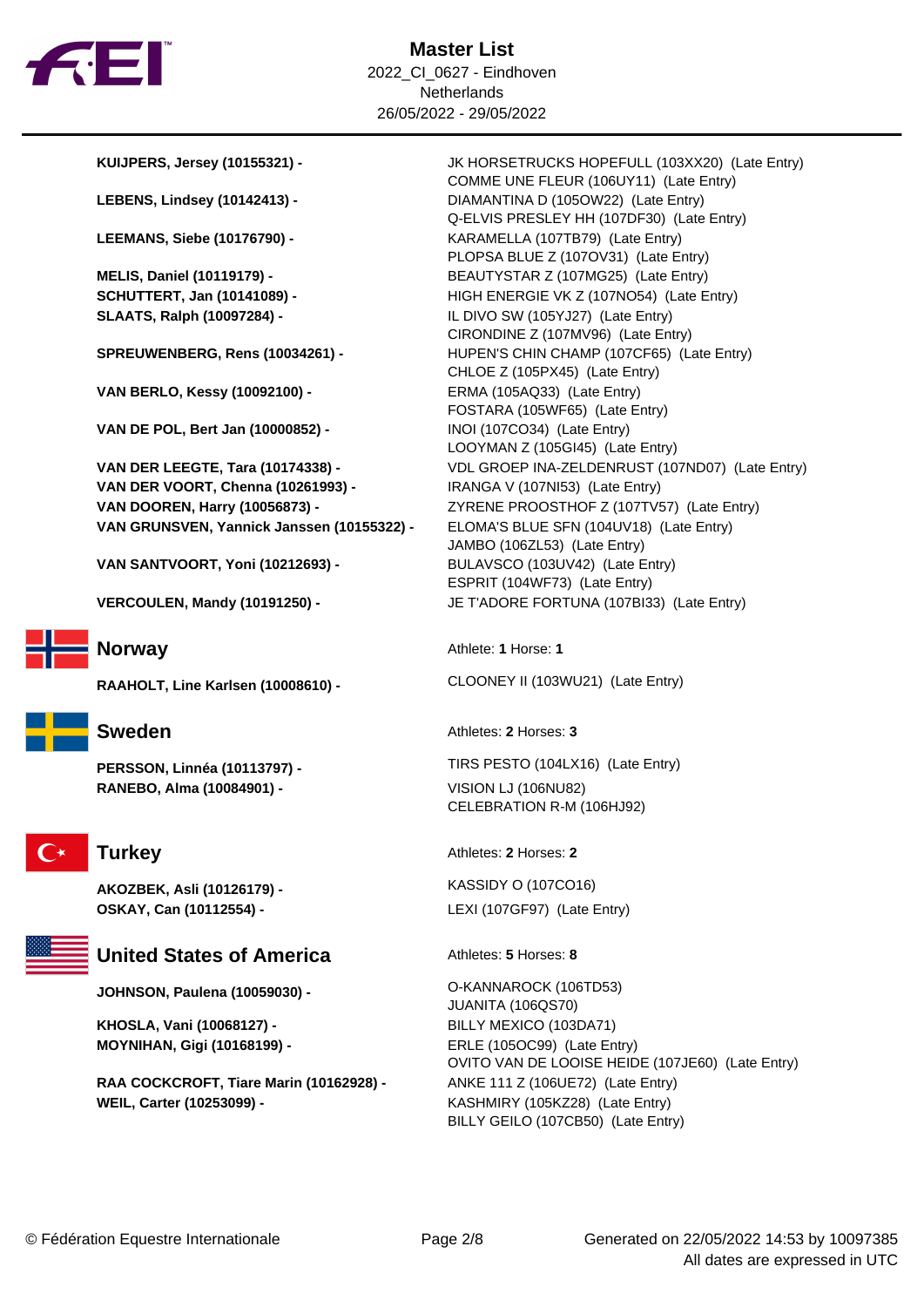

### **CSIYH1\*** 26/05/2022 - 29/05/2022 Athletes: **45** Horses: **45**



**DEN DOELDER, Marinus (10045881) -** SMUDO (107BZ12) **HENDRICKX, Dominique (10001133) -** QALLAS DE SEPTON (106YW89) **VORSSELMANS, Annelies (10009679) -** UBRISCO (107JX49) (Late Entry)



RIBAS DA COSTA, Thiago (10026378) - QUINTESSENTIAL (107EA33)



**MARTENS WINSINGH, Kimberley (10054234) -** CORIDOR JT Z (107OW21) (Late Entry)



**KÖNEMANN, Christoph (10090675) -** COREDO (107OO10)

**GALLAGHER, Eoin (10136511) -** SURE D'ELLE Z (107JY73) **MEGAHEY, Christopher (10106027) -** LIKE PINA T (107KC87) (Late Entry)



**ANSEMS, Jack (10006481) -** LEMIRO (107OC99) **BROUWER, Roosje (10006879) -** KIEKUM (107PE86) (Late Entry) **HOEKSTRA, Hessel (10118298) -** KATHLEEN WV (107FI99) **KERSTEN, Lars (10082731) -** HASCOMBE VERONA (106ZP50) **KERSTEN, Niels (10085273) -** KING'S DREAM (107KA70) **LAMMERS, Joy (10010856) -** AMAZING Z (106XC89)

**Belgium** Athletes: **5** Horses: **5** 

**CONTER, Emilie (10077676) -** PORTOBELLA VAN DE FRUITKORF (107SD98) (Late Entry) **VAN DEN BOSCH, Ines (10021966) -** PARIS VAN DE BERGHOEVE (107LR27)

**Brazil** Athlete: **1** Horse: **1** 

**Canada** Athlete: **1** Horse: **1** 

**Denmark** Athlete: **1** Horse: **1** 

**LINDE, Philippa Wildfang (10090890) -** SOHN DER ERDE K (107JA31) (Late Entry)

**Germany** Athlete: **1** Horse: **1** 

**Ireland** Athletes: **2** Horses: **2** 

**Luxembourg** Athlete: **1** Horse: **1** 

**BETTENDORF, Charlotte (10006408) -** PROVENCE VAN HET BOVENLOS (107PE30) (Late Entry)

**Netherlands** Athletes: 24 Horses: 24

**BULTHUIS, Niels (10109726) -** VDL GROEP LEOPOLD (107UB47) (Late Entry) **DIKS, Aniek (10047238) -** KWANDANI (107MK53) (Late Entry) **DUFOUR, Gabryella (10119347) -** HURRICANE Z (107UR90) (Late Entry) **HEYLIGERS, Rob (10006600) -** LIKE ME MB (107UM02) (Late Entry) **JOCHEMS, Kevin (10048555) -** LOOKS GOOD DE LIEBRI Z (107JX98) **JOPPEN, Loewie (10031514) -** PALLIETER VD N.RANCH (106XC47) **KUIPERS, Doron (10018931) -** HANNIBAL STYLE VK Z (107KS52) (Late Entry)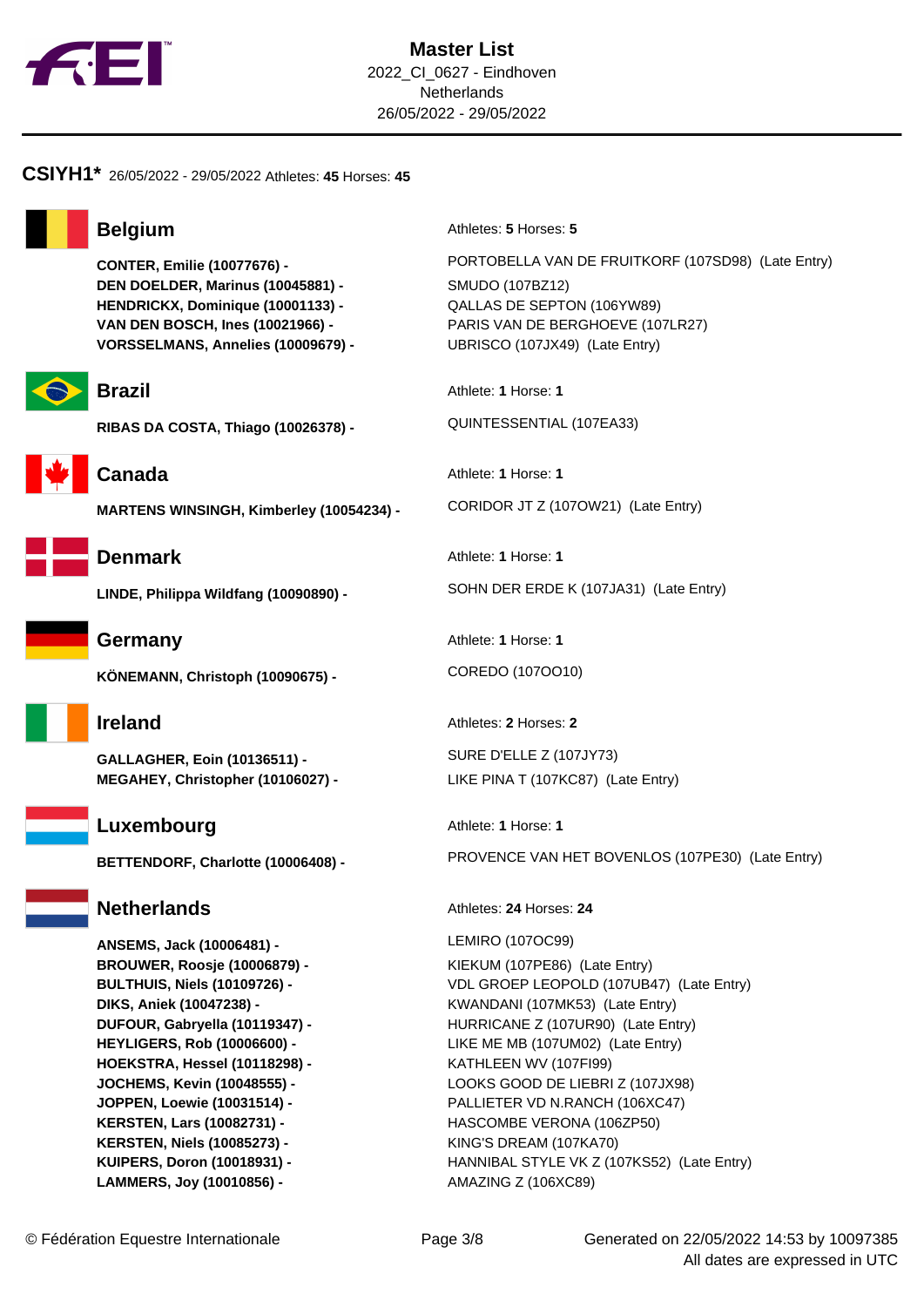

**Master List** 2022\_CI\_0627 - Eindhoven **Netherlands** 26/05/2022 - 29/05/2022

LEBENS, Lindsey (10142413) - **KAMINKA MB (107AV90)** (Late Entry) **LIPS, Bart (10063027) -** LANCASTER W (107CT73) **RAIJMAKERS JR, Piet (10010870) -** KRUZIANO (107EN70) **SCHUTTERT, Frank (10021399) -** LUCKEY SR Z (107IG59) **THIJSSEN, Mans (10181534) - <br>KNOCKOUT EB (1070D34) THIJSSEN, Mel (10120322) -** GIORGIO Z (107EN11) **VAN ASTEN, Leopold (10002006) -** VDL GROEP KIMBEL (107QC72) **VAN BERLO, Kessy (10092100) -** KABOOM (106WM39) (Late Entry) **VAN DER SCHANS, Wout-Jan (10000411) -** A.S. LANA DEL REY (107QF40) **VAN DER VLEUTEN, Maikel (10002094) -** KENTUCKY TMS Z (107QN26) (Late Entry) **VERCOULEN, Mandy (10191250) -** DWINGELOO Z (107JR61) (Late Entry)

## **South Africa** Athlete: **1** Horse: **1**



**LICKHAMMER- VAN HELMOND, Erika (10008468) -** KOBERLINA TN (107BE96) **RÖHLCKE, Stella (10085118) -** KAELYNE S (107BE24)





# **United States of America** Athletes: 4 Horses: 4

**JOHNSON, Paulena (10059030) -** LIZELOTTIE W (107PG78) **PORTER, Lucas (10078930) -** KENTUCKY N (107FX87)

**LAZARUS, Oliver (10010490) -** CRYSTAL CLEAR NORTH STAR (106WT51) (Late Entry)

**Sweden** Athletes: **2** Horses: **2** 

**Switzerland** Athletes: 2 Horses: 2

**SCHMID, Adrian (10007980) -** IVORY VOM SCHLOESSLIHOF (107MH20) (Late Entry) **SPRUNGER, Janika (10006483) -** KINMAR SCARLETT (107BW03) (Late Entry)

**HUGHES, Michael (10059471) -** FIRST DU MURGER (106TJ44) **PORTER, Wilton (10041052) -** LINGULIO O (107MT92) (Late Entry)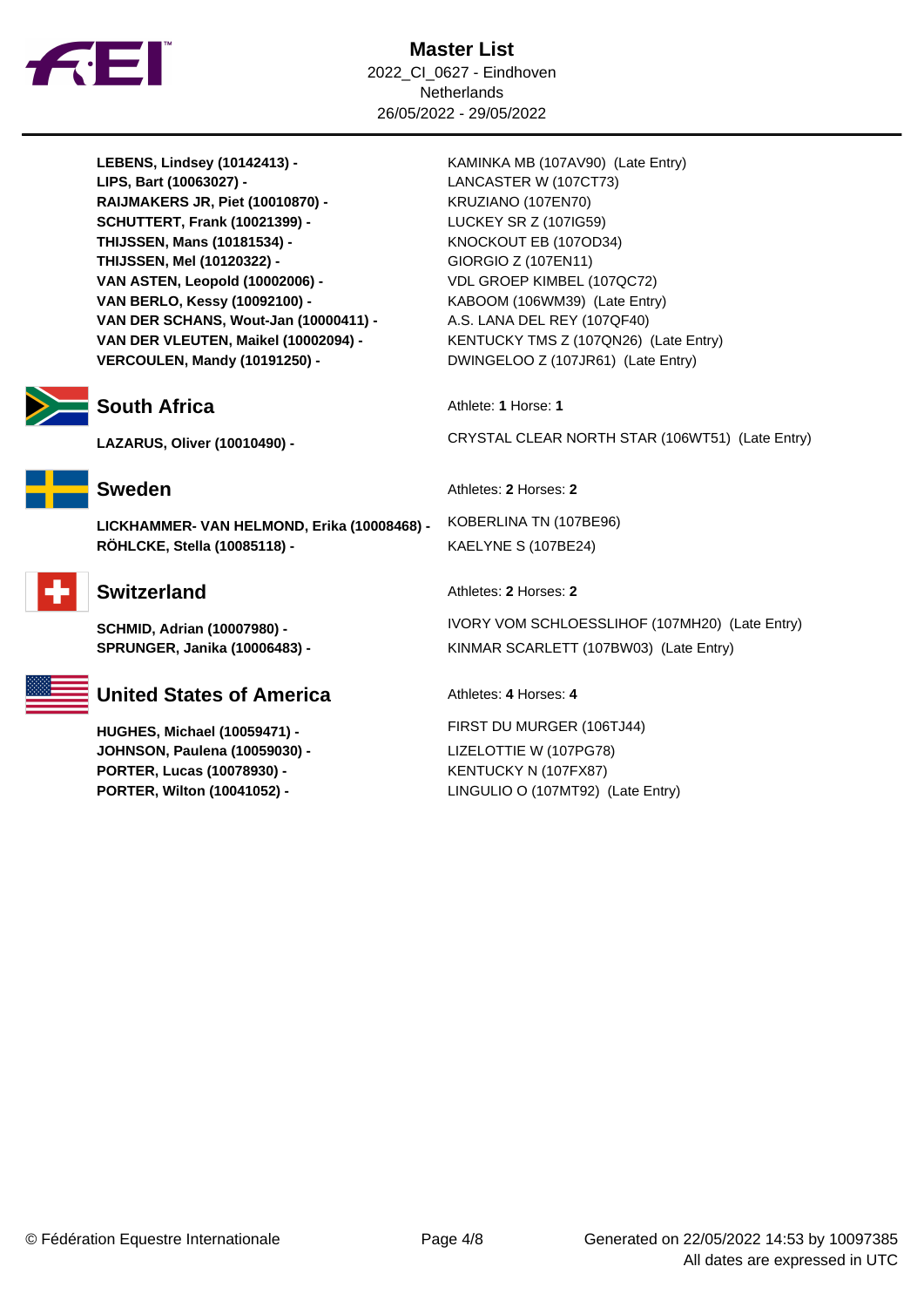

### **CSI3\*** 26/05/2022 - 29/05/2022 Athletes: **62** Horses: **150**



**DEKKERS, Dries (10046006) -** D&J HAVANNA (103ZH04)

**HENDRICKX, Dominique (10001133) -** FLORIS TN (104XW88)

**VAN DEN BOSCH, Ines (10021966) -** VEDETTE (105KW66)

**VORSSELMANS, Annelies (10009679) -** IRON MAN 15 (104UO56) (Late Entry)



**MOTA RIBAS, Carlos Eduardo (10006277) -** NIGHT SECRET Z (106FF26)

**RIBAS DA COSTA, Thiago (10026378) -** KASSANDRA VAN 'T HEIKE (104YS38)



**Chile** Athlete: **1** Horses: **3** 

**MATTE CAPDEVILA, Jorge (10031959) -** WINNING GOOD (105AH77)

**Germany** Athlete: **1** Horses: **2** 

**Great Britain Calculation** Athlete: **1** Horses: 3

**Belgium** Athletes: **5** Horses: **13** 

**CONTER, Emilie (10077676) - <br>CONTER, Emilie (10077676) - <br>CONTER, Emilie (10077676) - <br>CONTER, Emilie (10077676) - <br>CONTER, Emilie (10077676) - <br>CONTER (1008) - <br>CONTER (1008) - <br>CONTER (1008) - <br>CONTER (1008) - <br>CONTER (** COCO KISS Z (106NJ67) (Late Entry) HIGHWAY (106DS29) (Late Entry) HIPPOS VAN DE ROSTAL (104IN09) AGNES (106HI58) DUBAI DE RIVERLAND (106DQ82) GO GO (105QI37) ACUERO (105AD35) (Late Entry) QUINN (107JZ32) (Late Entry)

**Brazil** Athletes: 2 Horses: 6

JELLA VAN 'T KATHOF (104XX37) TRIX (106KR74) KINKY VAN 'T HEIKE (105KF27) MALLITO (105XU97)

**Canada** Athlete: **1** Horses: **2** 

**WILKS, Tim (10042119) -** DIAMANTHELLA VG Z (106FF17) GUESTLIST (105UK71)

EXTRA (104HQ92) ZG BELLA (106RW73)

**Denmark** Athlete: **1** Horses: **3** 

**LINDE, Philippa Wildfang (10090890) -** CHOPPINE DU BIDOU (106LC60) (Late Entry) CARREAU OF GREENHILL Z (104JD58) (Late Entry) FAFIRA W (105MC65) (Late Entry)

**KÖNEMANN, Christoph (10090675) -** HEAVY V D FELIXHOEVE (105YZ75) (Late Entry) GIJANTA (105JV12) (Late Entry)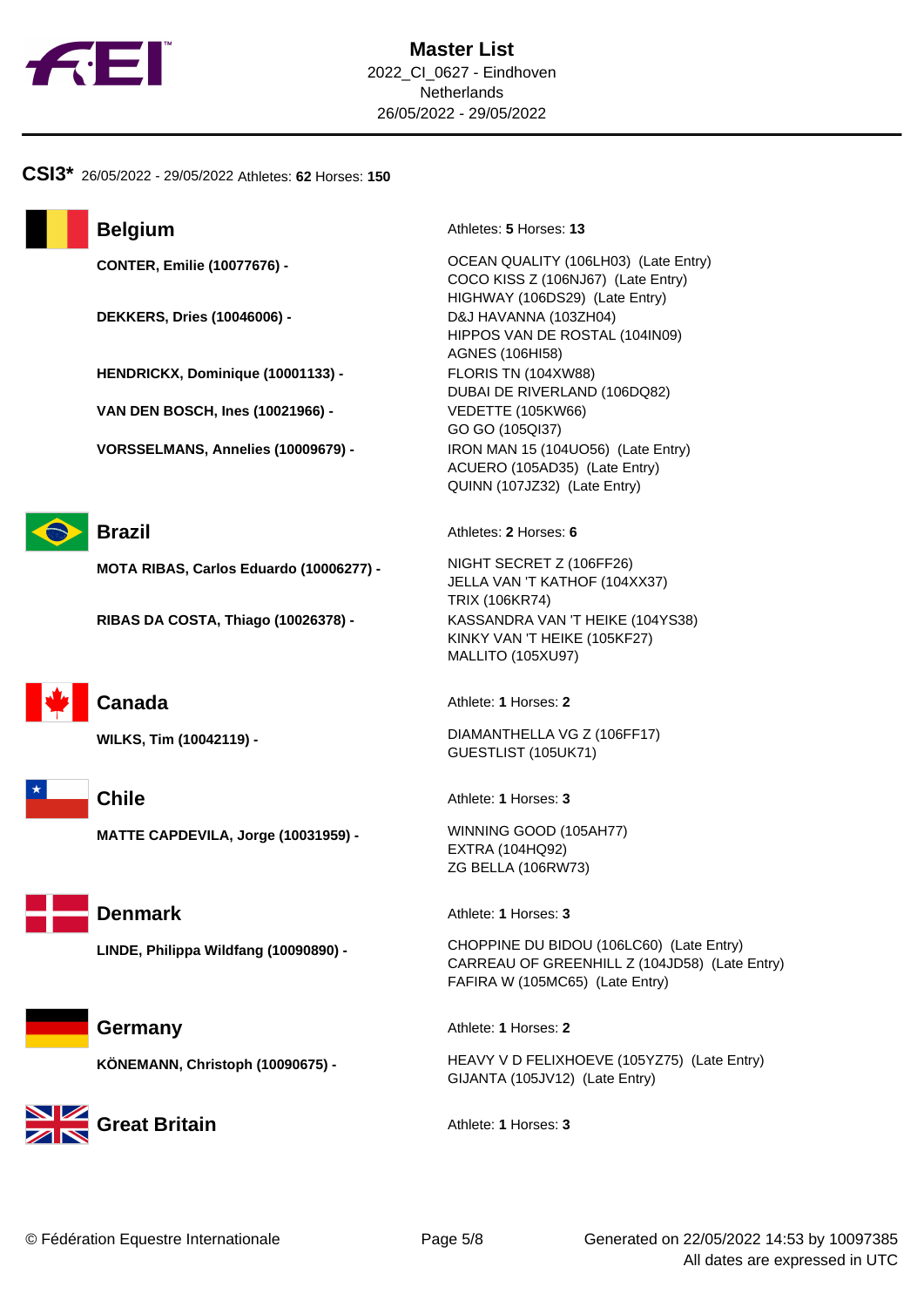

**GALLAGHER, Eoin (10136511) -** OVER LUX (106FL53)



**NASER, Ra'ad (10005784) -** OREO D.R. (106MN82)

**Luxembourg** Athlete: **1** Horses: **3** 

**ANSEMS, Jack (10006481) -** FLIERE FLUITER (105BF28)

**BONHOF, Kars (10090400) -** CHAPEAU (106DT05)

**HOEKSTRA, Hessel (10118298) -** FAMARILOMA (105BZ14)

**JOCHEMS, Kevin (10048555) -** CAREFUL H (105GL72)

**FUNNELL, William (10000462) -** EQUINE AMERICA BILLY DIAMO (105WB00) EQUINE AMERICA BILLY PICADOR (106GB82) EQUINE AMERICA BILLY MARMITE (106AD47) (Late Entry)

**Ireland** Athletes: **3** Horses: **8** 

**DERWIN, Francis (10138822) -** CICOMEIN VDL (104IO64) CARTHANO (103LT94) JAMAICA (106TX01) DOUBLE O SEPT BATILLY (106YW68) CLARK DE BOISY (105XQ20) **MEGAHEY, Christopher (10106027) -** E-MAITRESSE TVH Z (105VD56) (Late Entry) BRAVEHEART (104JD35) (Late Entry)

**Italy** Athlete: **1** Horses: **3** 

**GAROFALO, Giampiero (10058201) -** DYNAMITE VH LEGITA HOF Z (106LE05) GASPAHR (105OA52) MAX VAN LENTZ SCHRANS (107OP86)

**Jordan** Athlete: **1** Horses: **2** 

LEVISTO (105BQ81)

**BETTENDORF, Charlotte (10006408) -** BABACOOL (105LU60) AMAZONE NARKO Z (106HH21) MURAKAMI GP Z (105QN12) (Late Entry)

**Netherlands** Athletes: 34 Horses: 80

J'ESPERE (107JE55) **BEEN, Remco (10032870) -** BRIDGETOWN Z (106BD20) (Late Entry) GRANNY SMITH APPLE (105SR91) (Late Entry) HOLLAND VD BISSCHOP (104PR91) (Late Entry) HERNANDEZ TN (106DT12) **DIKS, Aniek (10047238) -** WINSTON JUMPER R (103FB59) (Late Entry) **DINGS, Vincent (10154920) -** CREAM COULEUR Z (105PW22) IVORY HDH (106OX39) **DUFOUR, Gabryella (10119347) -** FRANS WILRICK'S (105GI50) (Late Entry) ICOON VDL (106XB57) HELSINKI (106CJ06) SHANROE PEETERS (106WO68) CORNETBOY (105LY51) **JOPPEN, Loewie (10031514) -** HAVEL VAN DE WOLFSAKKER Z (106KR08) L'ESPERANCE LA VIE Z (106DB33) IMPORTANT STYLE VK (106DB05)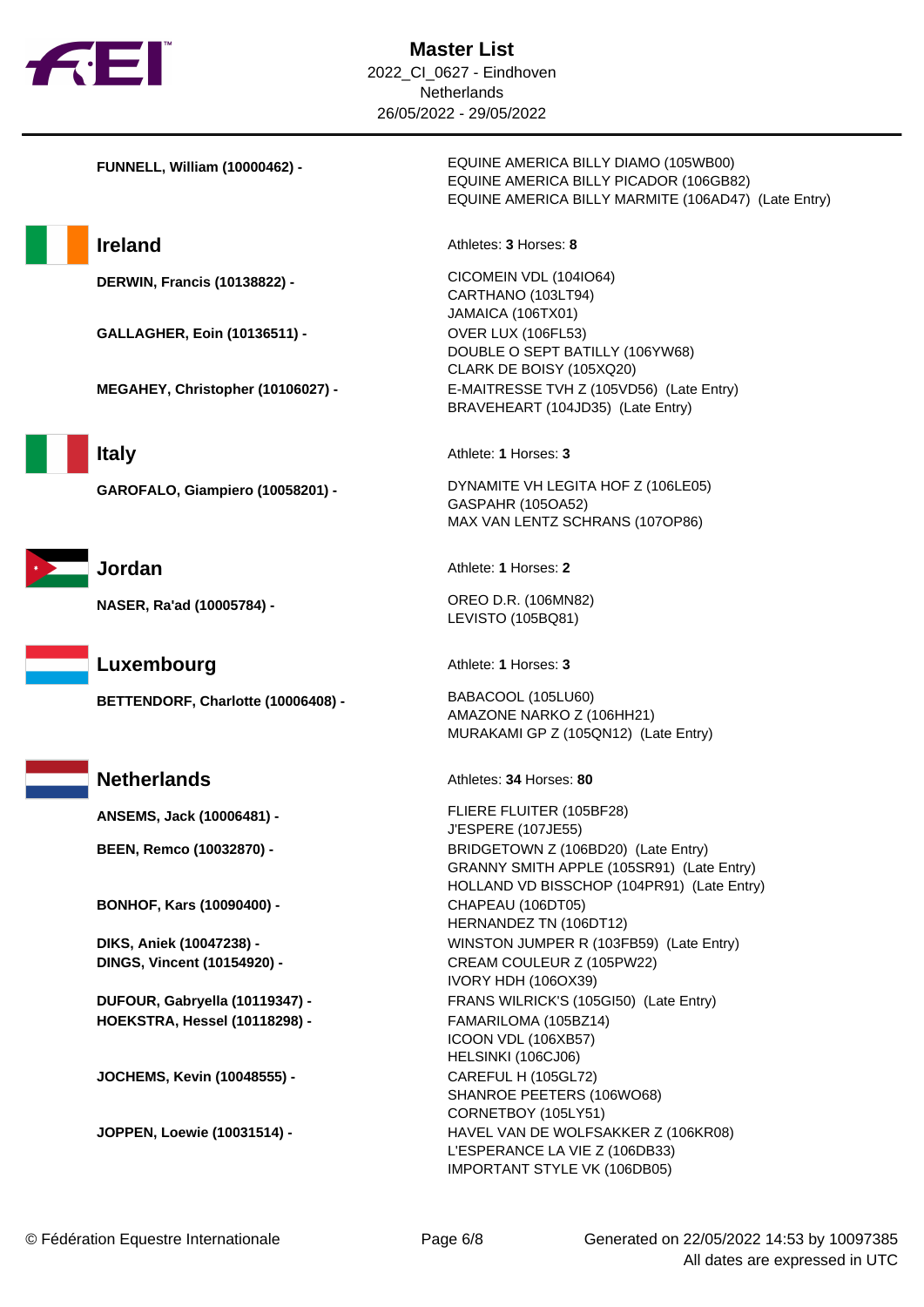

| <b>KERSTEN, Lars (10082731) -</b>     | BIG BEAUTY Z (106PX88)<br>HALLILEA (106LA01)<br>EMMERTON (105LA74)              |
|---------------------------------------|---------------------------------------------------------------------------------|
|                                       | I'M HERE (107AE59)                                                              |
| <b>KERSTEN, Niels (10085273) -</b>    | HIGH HOPES SFN (106EU38)                                                        |
|                                       | <b>THUUR Z (106IH27)</b>                                                        |
|                                       |                                                                                 |
| KUIPERS, Doron (10018931) -           | EDINBURGH (104MW70) (Late Entry)                                                |
|                                       | DAVIDGUETTA DE CIRCEE (106RC64) (Late Entry)                                    |
|                                       | ISODERMUS PP (106OD99) (Late Entry)                                             |
| LAMMERS, Joy (10010856) -             | IBEAU SMH (106HA32)                                                             |
|                                       | FIRST BOY B.B. (104XJ71)                                                        |
| <b>LEMMEN, Patrick (10024693) -</b>   | JAMES BLOND (107AD44)                                                           |
|                                       | <b>EXIT REMO (104QG56)</b>                                                      |
| LIPS, Bart (10063027) -               | DAVINCI Z (106DV79)                                                             |
|                                       | ABBERVAIL DIAMANT (104FA35)                                                     |
|                                       | HURRICANE D.D. (106Cl86)                                                        |
| <b>MARTENS, Joost (10001797) -</b>    | CIRCEE DE LA HAYE (105PP62) (Late Entry)<br>INDENCE H.J. (107JJ07) (Late Entry) |
| <b>MARTENS, Mark (10027236) -</b>     | KINMAR QUALITY HERO (106PO53) (Late Entry)                                      |
| <b>MARTENS, Tom (10018951) -</b>      | IWAN (106IG26) (Late Entry)                                                     |
| <b>MOERINGS, Bas (10102479) -</b>     | IPSTHAR (106DE41)                                                               |
|                                       | <b>JESTHER (106LI58)</b>                                                        |
| RAIJMAKERS JR, Piet (10010870) -      | VAN SCHIJNDEL'S GLADSTONE (105TV36)                                             |
|                                       | VAN SCHIJNDEL'S OLAYA Z (106BW86)                                               |
|                                       | VAN SCHIJNDEL'S GALETTO (106QU06)                                               |
| <b>SCHUTTERT, Frank (10021399) -</b>  | JOVIAAL ES (106OQ99)                                                            |
|                                       | IRISH COFFEE PR (106JZ24)                                                       |
|                                       | GREAM (106SL94)                                                                 |
| <b>TACKEN, Niels (10002391) -</b>     | ALEXIA Z (105CX38)                                                              |
|                                       | CORDIS TOTALIS Z (106ET72)                                                      |
| <b>THIJSSEN, Leon (10002001) -</b>    | FOR PRESIDENT (105DC54)                                                         |
|                                       | INDIVAR (106RW68)                                                               |
|                                       | FAITHLESS MVDL (105JQ54)                                                        |
| <b>THIJSSEN, Mans (10181534) -</b>    | <b>HELLO (106DV59)</b>                                                          |
|                                       | <b>CHARLIE (104EI26)</b>                                                        |
|                                       | GRAND BLANC DE VILLA D'ARTO (106MR47)                                           |
| <b>THIJSSEN. Mel (10120322) -</b>     | CARTOLANA 2 (105UK37)                                                           |
|                                       | FLORIDA BALIA NL (105WF44)                                                      |
|                                       | GAUDI (105WD70)                                                                 |
| VAN ASTEN, Leopold (10002006) -       | VDL GROEP ELEGANT HERO Z (105MP64)                                              |
|                                       | VDL GROEP NINO DU ROTON (105YB58)                                               |
| VAN ASTEN, Mathijs (10002231) -       | CHACCO'S CHERRY PS (105ZT75)                                                    |
|                                       | HOTSPOT (105XU91)                                                               |
|                                       | COMME EMILION (106NV43)                                                         |
| VAN BERLO, Kessy (10092100) -         | ELEGANT (105BF74) (Late Entry)                                                  |
| VAN DE POL, Henk (10001596) -         | <b>B CAPTAIN NORMAN (105TN62)</b>                                               |
|                                       | CAYENNE DE CLARENCE (105XJ93)                                                   |
|                                       | EXPLOSION (104XV67) (Late Entry)                                                |
| VAN DE RIJT, Teddy (10063029) -       | URVILLE Z (106WF90) (Late Entry)                                                |
|                                       |                                                                                 |
|                                       | GINO (106BE00) (Late Entry)                                                     |
| VAN DER SCHANS, Wout-Jan (10000411) - | FORLAN VAN DE SPRENGENBERG (105EJ65)                                            |
|                                       | A S BOMBAY (105AA85)                                                            |
| VAN DER VLEUTEN, Maikel (10002094) -  | BEAUVILLE Z (105FS95)                                                           |
|                                       | KAMARA VAN'T HEIKE (105AA79)                                                    |
|                                       | EDGAR (105HL97) (Late Entry)                                                    |